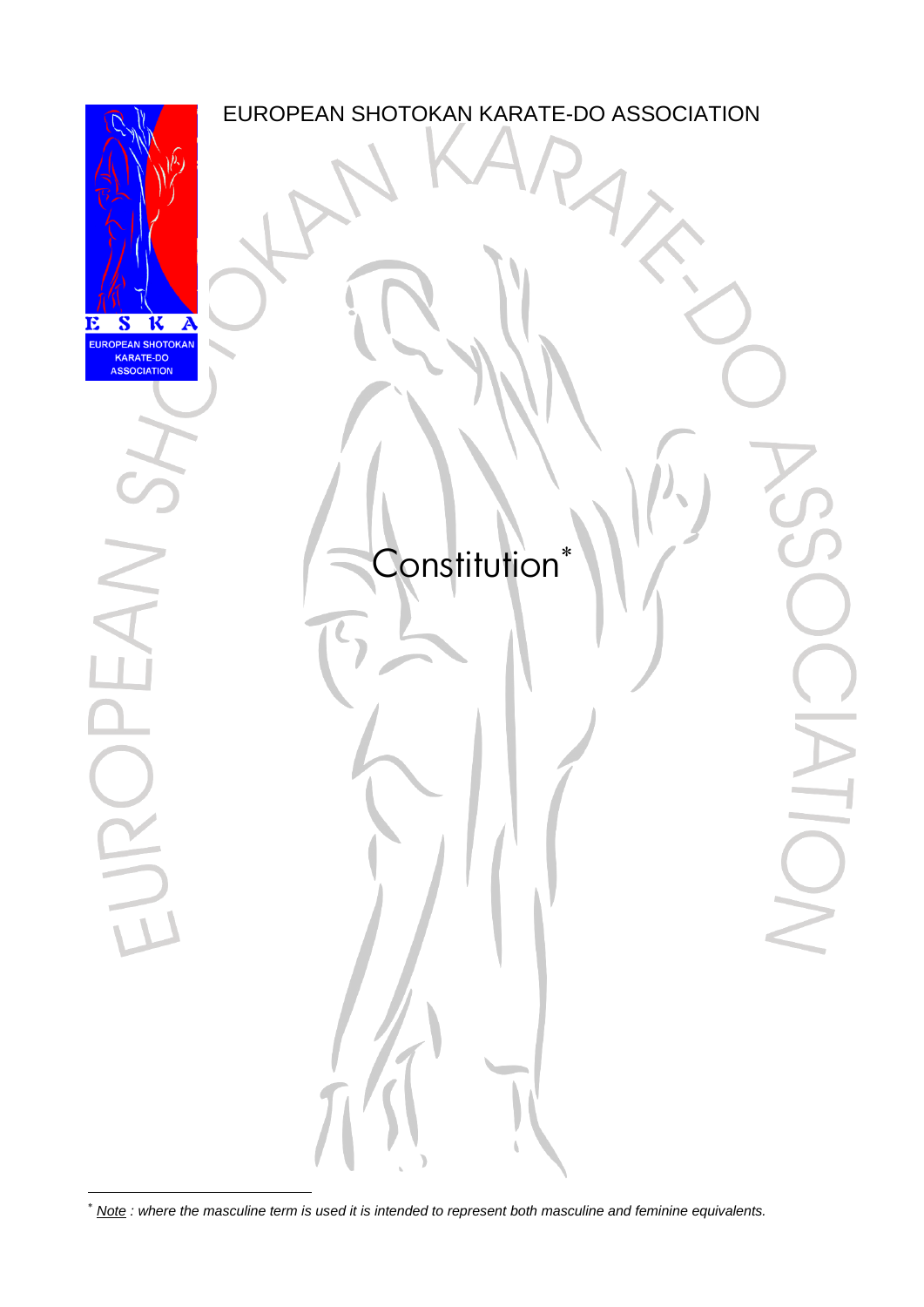# **CONSTITUTION**

of the

# EUROPEAN SHOTOKAN KARATE-DO ASSOCIATION.

# CHAPTER 1 : GENERAL

### Art. 1.1 : Name

The organisation shall be called the "European Shotokan Karate-do Association", and hereafter be referred to as "ESKA".

### Art. 1.2 : Aim

The aim of ESKA is to :

- develop traditional Shotokan Karate-do in Europe by promoting and strengthening friendly relations and collaboration amongst its membership
- become a reference point for traditional Shotokan Karate in Europe
- maintain and develop standards of traditional Shotokan Karate in Europe

(in this matter 'traditional Shotokan Karate' refers to the definition of Karate as documented by Nakayama Masatoshi in his book-series 'Best Karate')

# Art. 1.3 : Activities

In order to achieve the afore mentioned aims, ESKA shall :

- promote an annual European championship open to all ESKA affiliated organisations
- establish rules and regulations for the annual championship
- establish, conduct and supervise standards pertaining to the techniques of Shotokan Karate
- establish, conduct and supervise standards pertaining to the officiating of Shotokan Karate competition
- organise or support lectures and seminars pertaining to Shotokan Karate
- publish and distribute official literature relating to the activities of ESKA
- exchange information and provide useful material for member organisations
- carry out other necessary activities for the achievement of the aims of ESKA

ESKA is a non-profit making organisation and does not engage in matters pertaining to politics, religion, or race.

### Art. 1.4 : Official language

The official language of ESKA will be English. However, the Japanese language shall be used for competition where appropriate. In case of any disagreement as to an interpretation of these articles or any rules or documents herein, the English text shall prevail.

### Art. 1.5 : Communication

Communication with ESKA should be addressed to the Secretary-General.

### Art. 1.6 : Anti-doping

ESKA will comply with the Anti Doping Code of WADA (World Anti Doping Agency).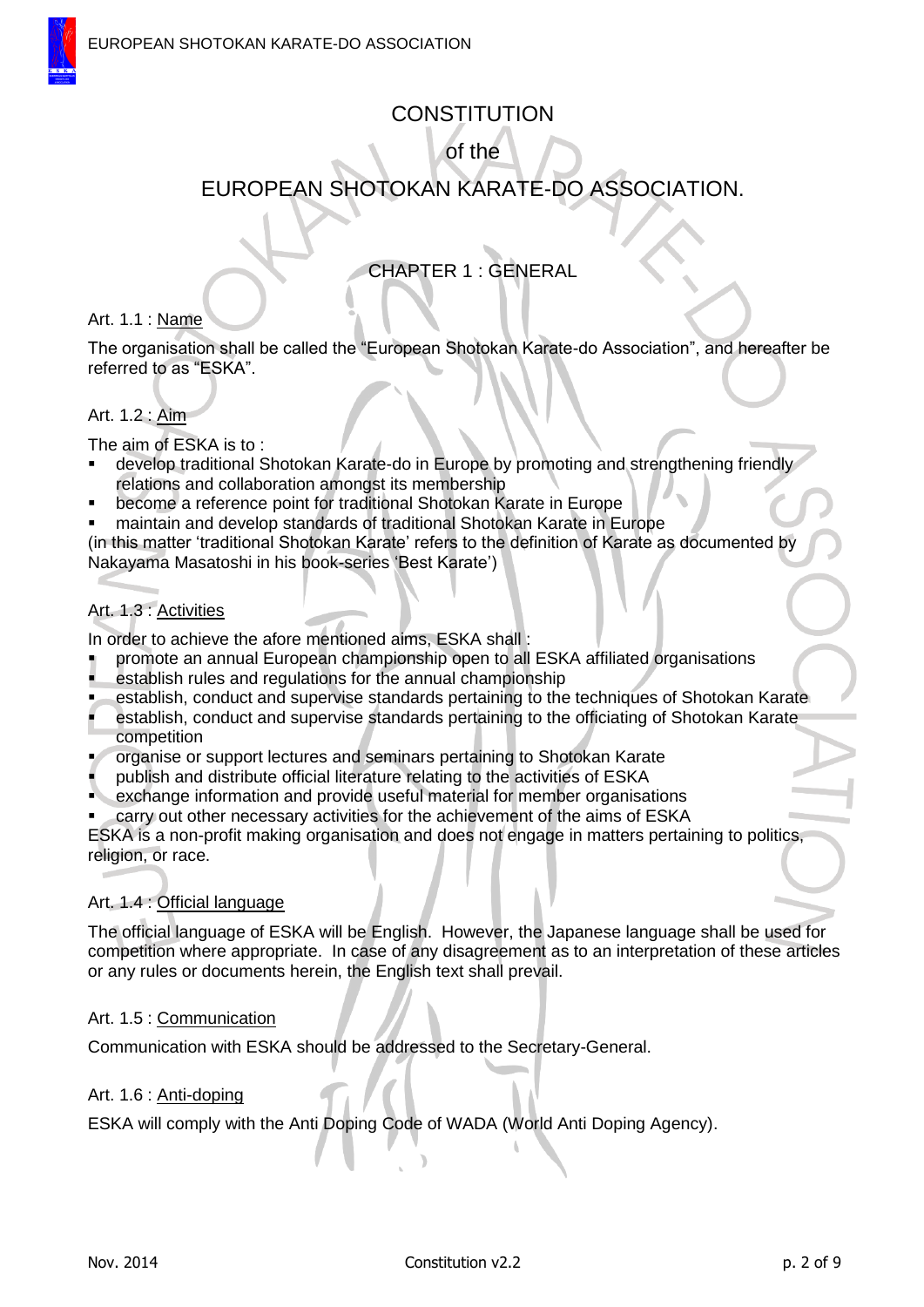# CHAPTER 2 : MEMBERS

### Art. 2.1 : Definition

The members of ESKA are national voluntary organisations which practice Shotokan Karate in their own countries, comply with the rules and regulations of ESKA and are accepted as members by the ESKA Congress.

### Art. 2.2 : Qualification

ESKA recognises only one member organisation for each European country as its member organisation. However, organisations in the dominion or colonies of certain countries may be recognised as an independent member organisation upon recognition by the Congress of the ESKA.

### Art. 2.3 : Application for membership

The Executive Board will determine the procedure for application. An organisation intending to become a member of ESKA will make an application for membership to ESKA using this procedure.

### Art. 2.4 : Entrance Fee

The entrance fee payable by each member organisation on applying for affiliation shall be determined by Congress.

### Art. 2.5 : Affiliation

Upon receiving an application for membership, the Executive Board has the authority to grant a 'provisional' affiliation. Provisionally affiliated organisations shall have all the rights and duties of normal ESKA-members, with the exception of voting rights. The Executive Board will make a recommendation to obtain the decision of Congress, which shall be final. An affiliation shall be considered permanent when it has been ratified by the Congress.

### Art. 2.6 : Rights of members

- Each member has the right to vote at Congress, whereby each member has an equal vote.
- Each member has the right to speak at Congress.
- Each member has the right to participate in all events organised by ESKA.

### Art. 2.7 : Duties of members

- Each member will promote and support the aims of ESKA in their own country.
- **Each member will pay his annual dues on time.** The date for payment will be determined by the Executive Board.
- A member not having paid his dues on time or any amounts which have been in arrears shall not be entitled to execute his rights.

### Art. 2.8 : Resignation

At any time a member may resign from ESKA. The resignation shall be made in writing and sent by recorded delivery addressed to ESKA. The resignation is valid one month after the announcement, and on the condition of payment in full of any amounts which have been in arrears.

### Art. 2.9 : Suspension and Expulsion

The following situations will justify suspension or expulsion from ESKA by Congress :

- Failure to pay dues
- Acts considered contrary to the aims and rules of ESKA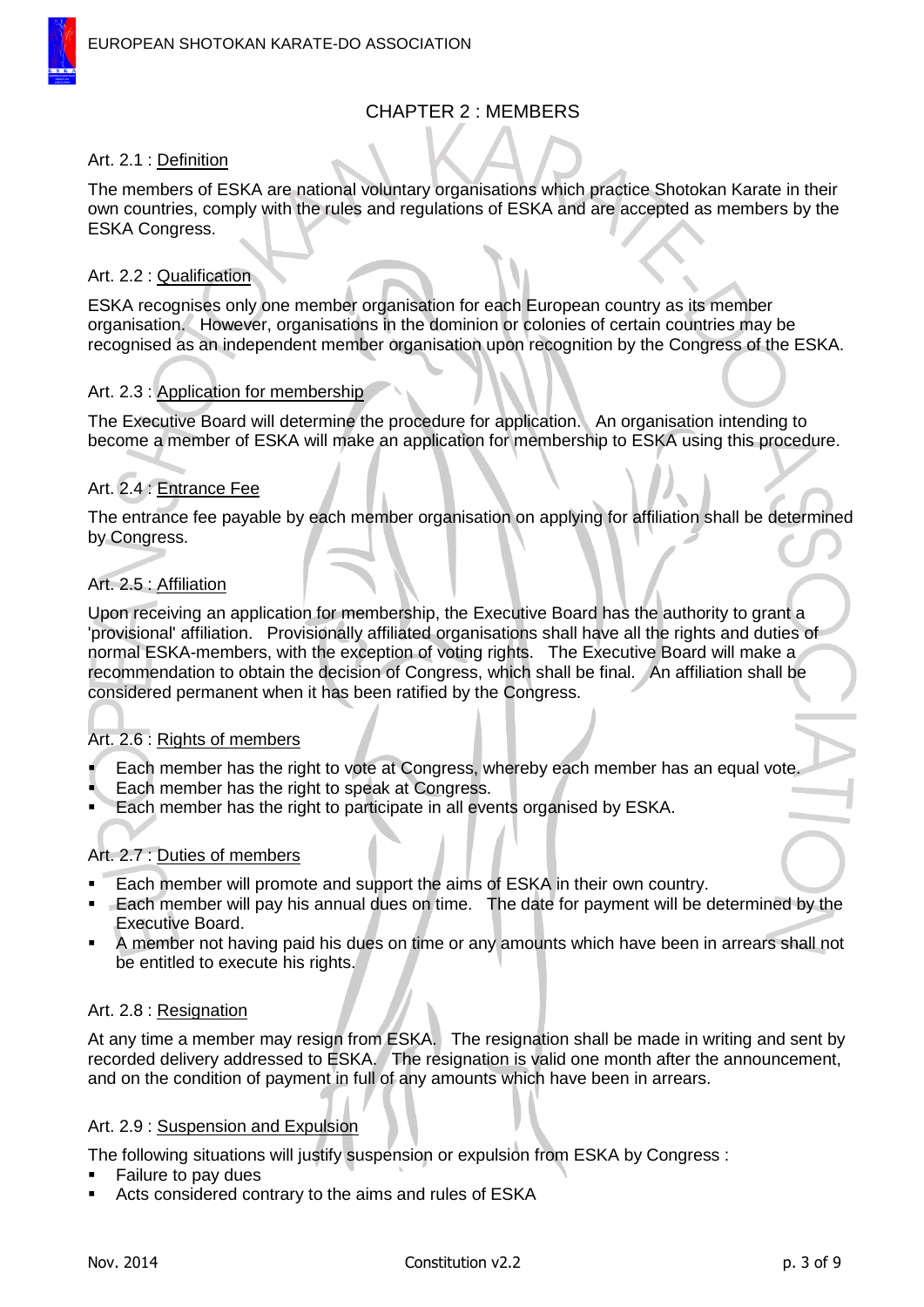

- Violation or failure to perform the duties required of the member organisation
- Acts considered to damage the reputation of ESKA.

### Art. 2.10 : Disciplinary Action

Any breach of these rules by a member shall render the organisation committing such a breach liable to suspension by the Executive Board and to be temporarily deprived of membership. At the next succeeding Congress such disciplinary action shall be approved, suspended or extended

by no less than a simple majority of those voting. The Executive Board shall have the power at any time to disqualify or suspend, for such a period as they think appropriate, a competitor, official or any representative of a member who at any ESKA event, conducts himself in a manner considered by the officials to be detrimental to the reputation or best interests of ESKA. During such period of disqualification the individual shall not be eligible to take part in any ESKA event in any capacity. The member shall be notified of any disciplinary actions by recorded delivery.

### Art. 2.11 : Former members

Members who have resigned or were expelled, or their legal successors, do not share in the property of the ESKA and cannot claim restitution of amounts paid or compensation for work carried out.

### Art. 2.12 : Honorary Membership

Honorary Membership provides for the inclusion into the membership of ESKA of those individuals who have served ESKA for a long period and in respect of whom the Executive Board proposes to acknowledge the service rendered by nominating them as Honorary Members of ESKA. Nominations will be endorsed by Congress by a simple majority of those voting. The Grade of Honorary Membership will carry no voting entitlement or representative capacity and their presence at Congress and the Championships of ESKA will be as guests.

# CHAPTER 3 : CONGRESS

### Art. 3.1 : Definition

The Congress is the highest authority in ESKA.

### Art. 3.2 : Composition

The Congress of ESKA is composed of the members of ESKA.

### Art. 3.3 : Representation

At the meeting of Congress of ESKA members are represented by their president, as logged in the files of ESKA, or his mandated representative. This mandate is given by a written document, signed by the mandating president, and only valid for one specific meeting of Congress. In case this mandate is given to another member of the Congress of ESKA, this last one can only represent one other member of ESKA.

### Art. 3.4 : Participation

The following are entitled to participate at the meeting of Congress :

- the members of ESKA, being the only ones with voting rights
- 'provisional' members
- the Executive Board
- Honorary members

Observers may be invited to the meeting of Congress by the President, with the right to speak only upon the authorisation of the Chairman of the meeting.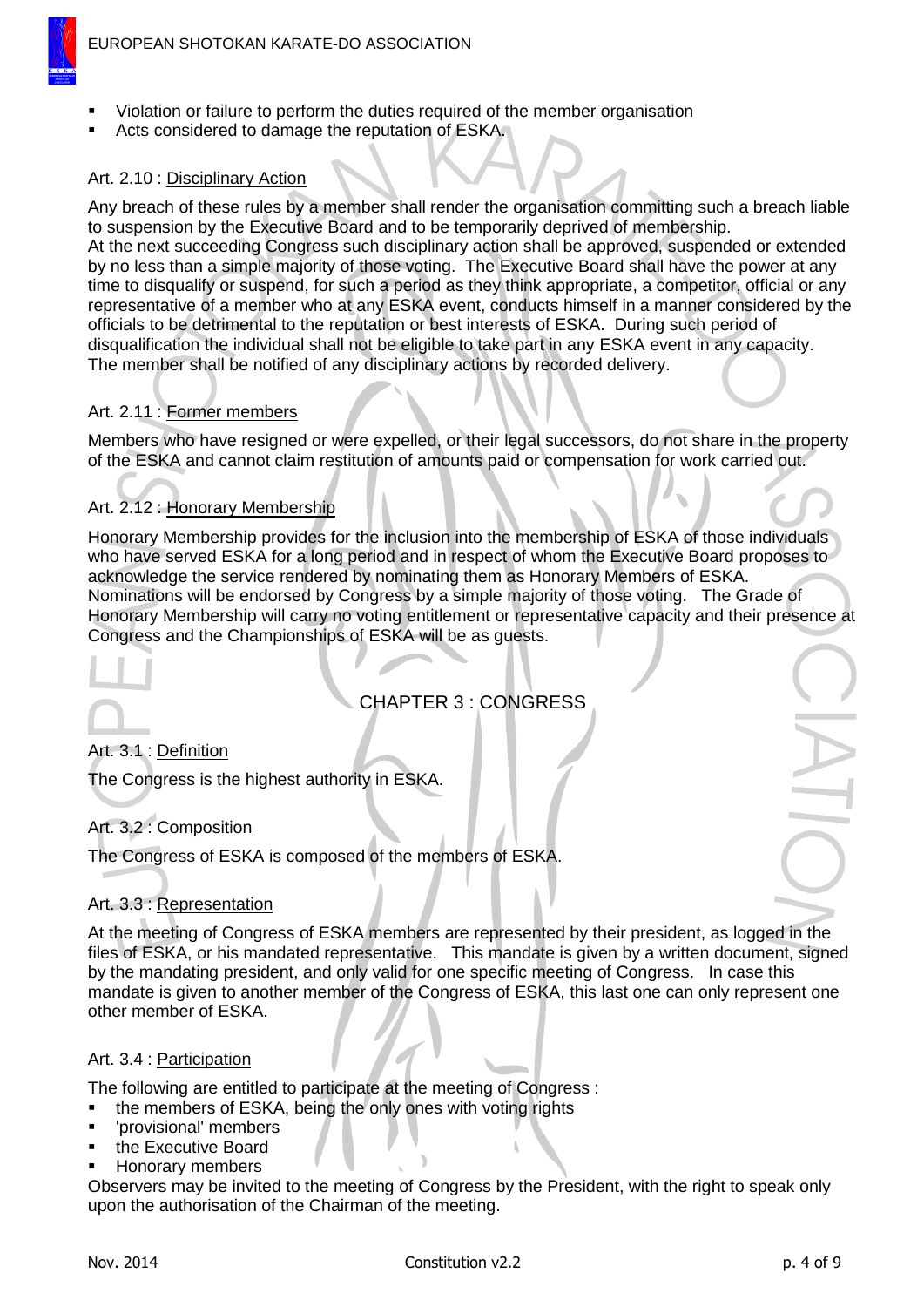

### Art. 3.5 : Authority

The Congress of ESKA has the authority to :

- modify the Constitution
- affiliate new members
- elect, authorise and dismiss members of the Executive Board
- elect the president of ESKA and the vice-president of ESKA from amongst the members of the Executive Board of ESKA
- elect, authorise and dismiss auditors
- approve the annual financial report and the annual budget
- ratify the transfer to the Congress of both the responsibility and the liability from the Executive Board, its members and the auditors
- dissolve ESKA
- expel a member
- take decisions in all cases unforeseen by the Constitution.

### Art. 3.6 : Meeting of Congress

The regular annual meeting of Congress will coincide with the annual ESKA championships. Additional meetings of Congress will be convened on the initiative of the Executive Board or when requested by recorded delivery to ESKA by not less than one third of the members.

### Art. 3.7 : Notices

The notices for a meeting of Congress, including the agenda, must be circulated in writing at least one month prior to the meeting.

### Art. 3.8 : Order of Business of Congress

The Congress can discuss items which are not listed in on the agenda with the consent of two-thirds (2/3) of attending representatives.

## Art. 3.9 : Quorum

A meeting of Congress shall, in order to conduct business, require the attendance of not less than two-thirds (2/3) of the valid members.

# Art. 3.10 : Decision

In Congress all attending and valid members have one equal vote.

- **Alteration, addition, deletion or amendment to the Constitution and exclusion of a member require** the support of at least two-thirds (2/3) of the attending voting members.
- A three-quarters (3/4) vote in the Congress is required for the dissolution of the ESKA.
- Any amendment to the aim of ESKA requires the support of at least four-fifths (4/5) of the attending voting members.
- All other decisions are valid if supported by a majority of attending voting members.

### Art. 3.11 : Voting

Voting at the meeting of Congress in principle shall be conducted by open ballot. It shall generally be done by the show of hands or by roll call. If there is more than one candidate for an open position, or if requested by at least one-third (1/3) of the attending members, voting shall be carried out by secret ballot. An ad-hoc chairman may be appointed to preside over the election process.

### Art. 3.12 : Minutes

Minutes of the meetings of Congress are to be signed by the Chairman and kept by the Secretary-General. Copies of the Minutes are to be mailed out to all members within two months of the close of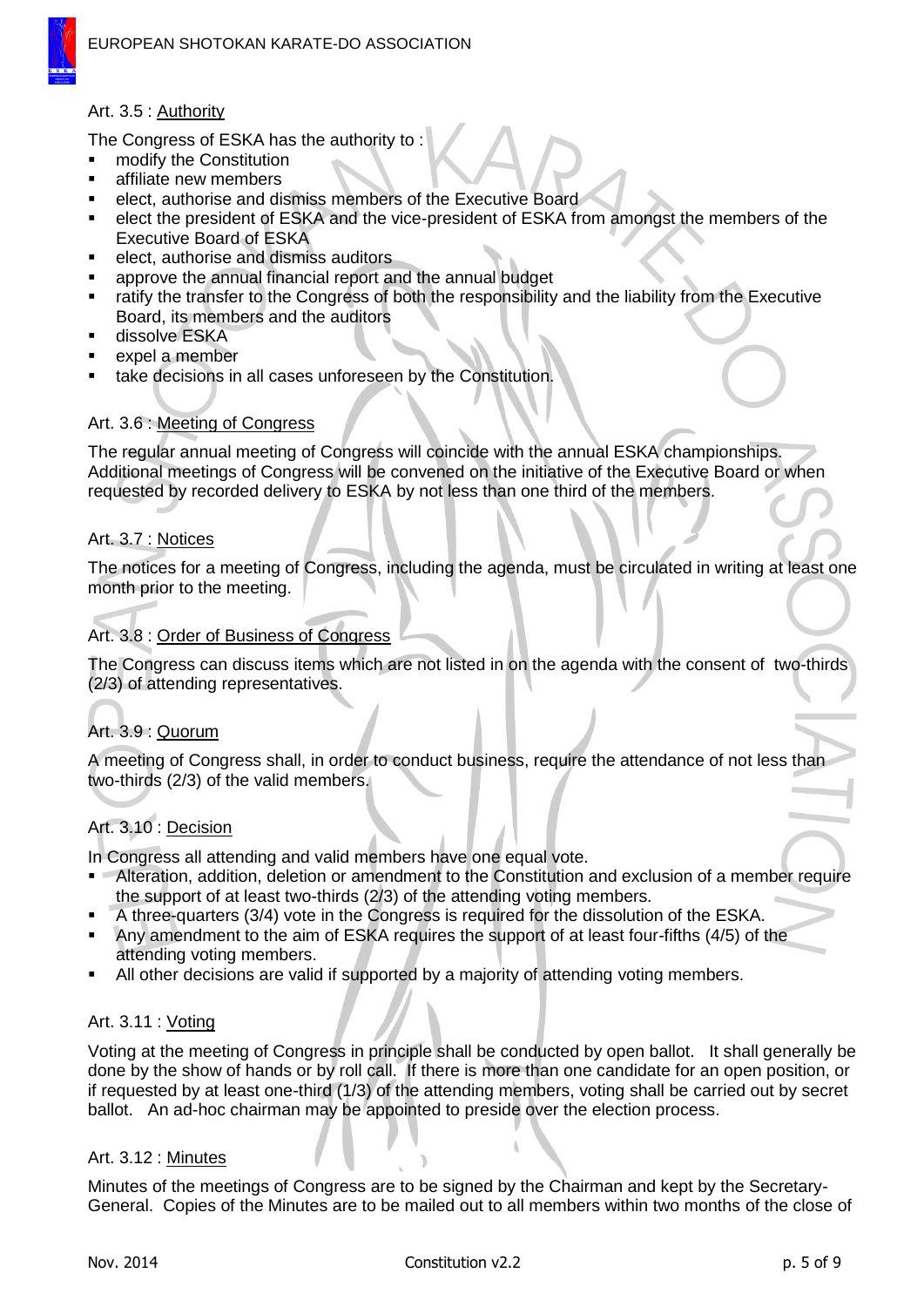

the Meeting. Any comment on the Minutes has to be addressed to the Secretary-General within two months after the Minutes having been sent. Modifications to the Minutes have to be approved by the next Congress. Decisions involving parties external to ESKA shall be announced to them by the Secretary-General.

### Art. 3.13 : Chairman

The President shall be chairman of the meeting of Congress, and in his absence, the most senior mandated Vice President will take the chair.

# CHAPTER 4 : EXECUTIVE BOARD

### Art. 4.1 : Composition

The Executive Board is composed of members elected by Congress from amongst candidates proposed by the Executive Board or by the ESKA-member representing their own country. The minimum number of members is three and the maximum is seven.

## Art. 4.2 : Term of Office

The term of office for members of the Executive Board shall be four years. Members can be reelected. Their term of office ends in the event of death, termination of the term of office, resignation or dismissal by Congress.

### Art. 4.3 : Responsibility

Members of the Executive Board acting within their mandate on behalf of ESKA, are absolved of any personal liability in respect of these actions. Their responsibility is limited to the execution of their mandates within the Executive Board.

## Art. 4.4 : Resignation

In case a member of the Executive Board wants to resign, he will announce his intention to resign by recorded delivery to ESKA or by announcement in a meeting of the Executive Board. The subject will be included on the agenda of the next Congress, which will decide on the acceptance and terms of the resignation.

### Art. 4.5 : Duties of the Executive Board

The Executive Board will carry out collectively such tasks as those provided for within this Constitution and those arising from decisions taken by Congress.

## Art. 4.6 : Authority

The Executive Board has the authority to :

- execute the mandates received from Congress
- govern and to manage ESKA
- represent ESKA
- take all necessary actions which are not assigned by the Constitution to Congress or any other body of ESKA
- take decision in all cases not foreseen by the Constitution.

### Art. 4.7 : Reporting and discharge

The Executive Board reports to Congress in order to obtain ratification for decisions made and actions taken between meetings of Congress. Ratification is given by a simple majority vote of attending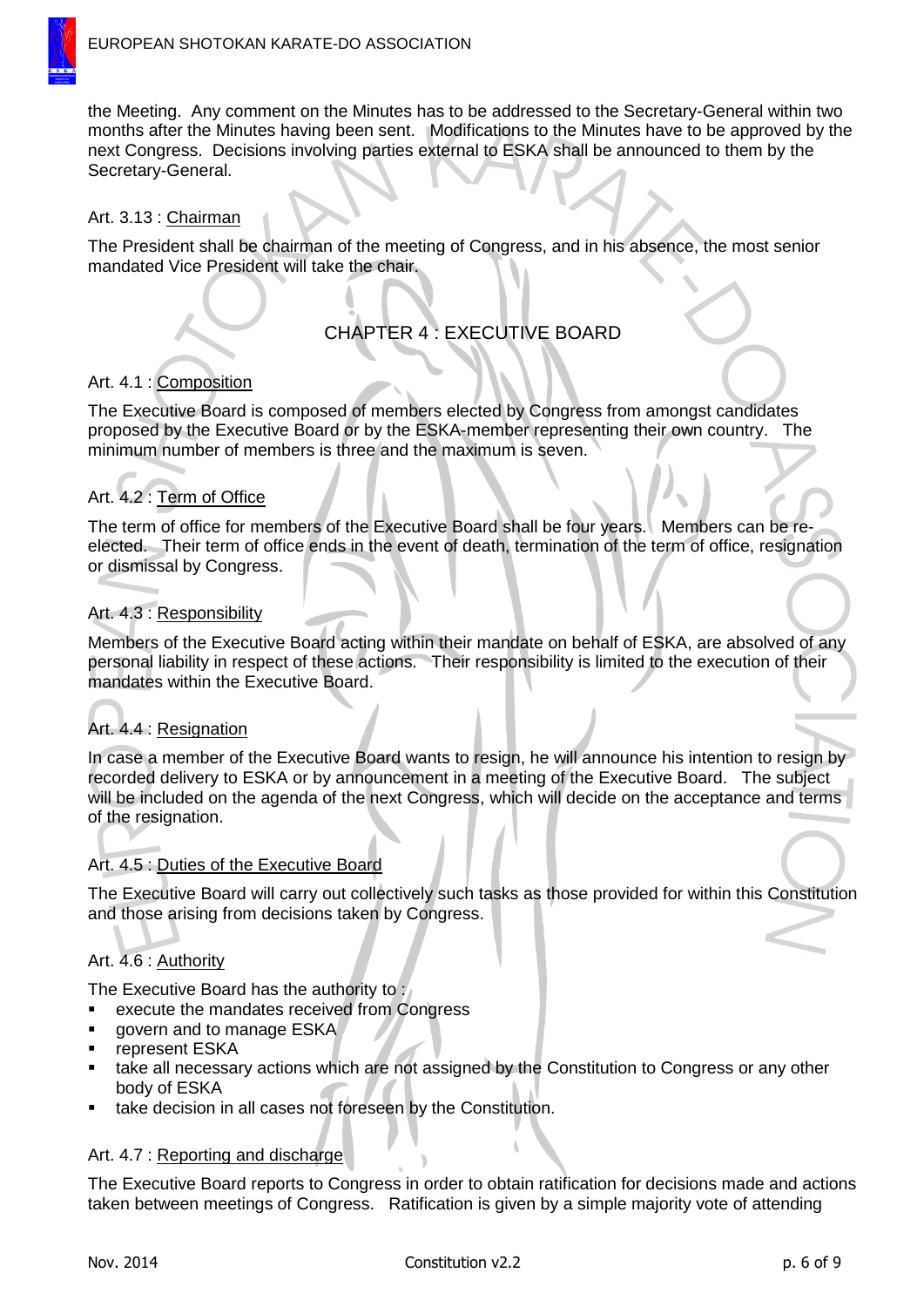

ESKA-members. This ratification effectively discharges the responsibility of the Executive Board for these decisions and actions.

#### Art. 4.8 : Delegation

The Executive Board has the authority to delegate part of its duties to internal executing bodies. The extent of the delegation has to be clearly defined by a decision of the Executive Board. Delegation does not absolve the Executive Board of its responsibilities to Congress or third parties. At any time the Executive Board can withdraw any delegation.

#### Art. 4.9 : President

Congress will elect a president from the members of the Executive Board. If there is more than one candidate, this will be done by secret ballot. The president is the first representative of ESKA.

### Art. 4.10 : Vice-President

Congress will elect a vice-president from the members of the Executive Board. If there is more than one candidate, this will be done by secret ballot.

### Art. 4.11 : Meetings of the Executive Board

Meetings of the Executive Board will happen on the initiative of the President or when requested by one third of the members of the Executive Board.

### Art. 4.12 : Quorum

In order to conduct business, a meeting of the Executive Board requires the attendance of at least one half of its membership.

#### Art. 4.13 : Decision

The Executive Board acts and decides as a body. Each member has one equal vote. Decisions are taken by a simple majority of votes. In case of a tie, the President may cast the deciding vote. Members of the Executive Board are bound by the decisions taken by the Executive Board.

#### Art. 4.14 : Minutes

Minutes of the meetings of the Executive Board are to be signed by the President. Copies of the Minutes shall be mailed out to all the members of the Executive Board within two months of the close of the Meeting. The original Minutes are to be kept by the Secretary-General.

### Art. 4.15 : Honorary Vice-President

The ESKA-member organising and hosting the next ESKA-championship will propose an Honorary Vice-President. This Vice-President must be ratified by ESKA Congress. This Vice-President is an honorary member of the Executive Board. His term of office is of one year duration and he has no vote in the Executive Board.

# CHAPTER 5 : EXECUTIVE BODIES

#### Art. 5.1 : Secretary-General

The Executive Board can delegate the execution of its decisions and/or the management of all activities necessary to assure the normal course of events of ESKA to a Secretary-General. The terms and scope of the mandate will be defined in detail by the Executive Board.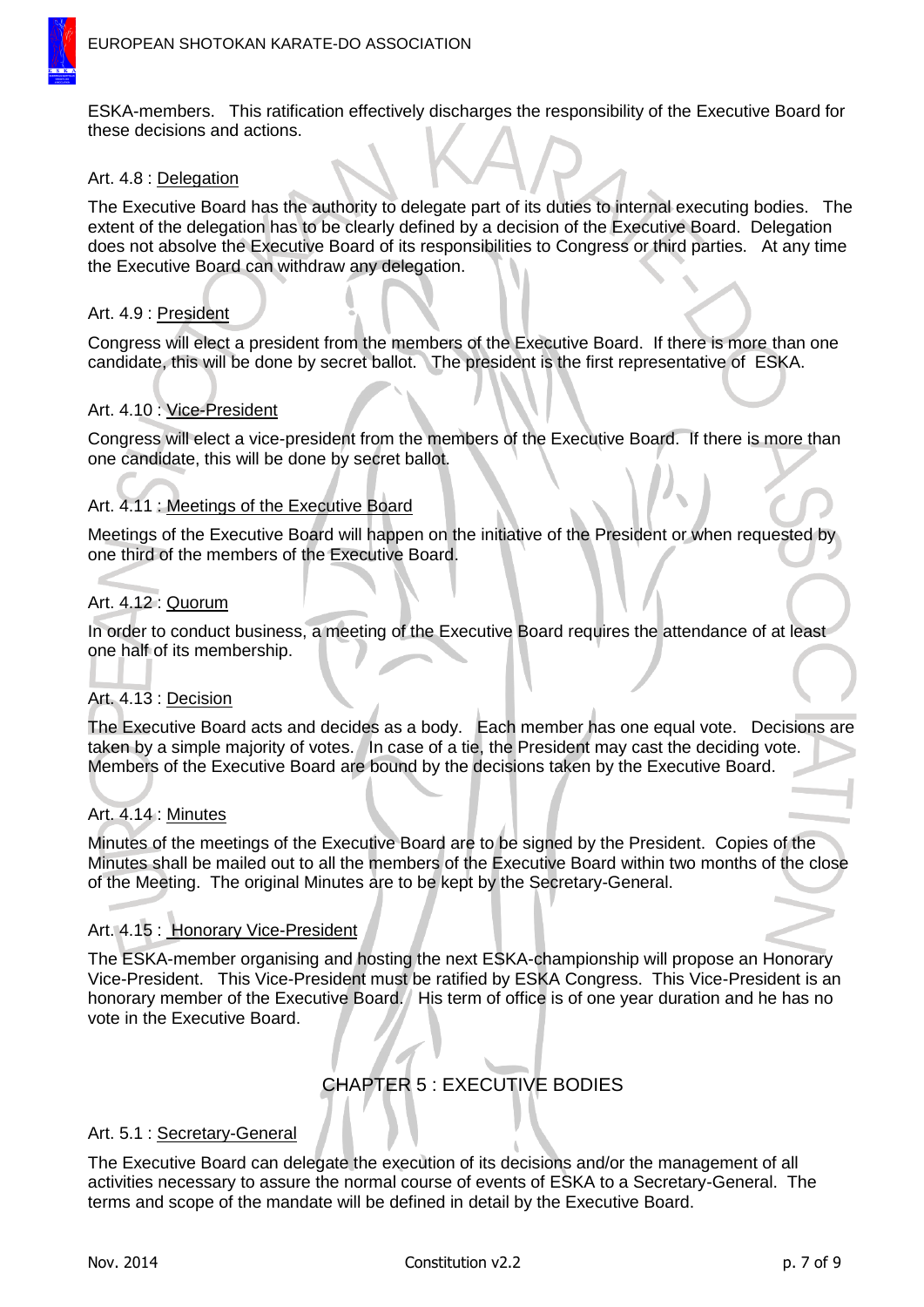### Art. 5.2 : Technical Committee

The Executive Board can delegate management of the technical matters of ESKA to a Technical Committee. The terms and scope of the mandate will be defined in detail by the Executive Board.

### Art. 5.3 : Director of Finance

The Executive Board can delegate management of financial matters to a Director of Finance. The terms and scope of the mandate will be defined in detail by the Executive Board.

### Art. 5.4 : Director of Competition

The Executive Board can delegate management of competition matters to a Director of Competition. The terms and scope of the mandate will be defined in detail by the Executive Board.

### Art. 5.5 : Competition Committee

The Executive Board can delegate the authority on urgent competition matters to a Competition Committee. The terms and scope of the mandate will be defined in detail by the Executive Board.

# CHAPTER 6 : FINANCIAL MATTERS

### Art. 6.1 : Fiscal Year

The fiscal year of the ESKA will begin on January 1st and end on December 31st of each year.

### Art. 6.2 : Budget

The Executive Board will present to the regular meeting of Congress a budget and business plan for the twelve month period beginning 1<sup>st</sup> January of the following year. The approval of Congress is required. In the event a budget overrun is anticipated, Congress will be notified and shall decide if such overrun is approved.

### Art. 6.3 : Budget Changes

When the assumption of new duties or the abandonment of old rights besides those already stipulated in the budget are necessary, the approval of Congress is required. The same is required in the case of a loan.

### Art. 6.4 : Financial Report

The financial report of ESKA is to be compiled within three months of the end of each fiscal year. It is required to be reported to and obtain authorisation from the next regular meeting of Congress.

### Art. 6.5 : Auditor

An independent auditor shall be elected by the annual Congress and will not hold any additional office in ESKA. The auditor will inspect the accounting and business records of ESKA once a year and evaluate their accuracy. He will also audit the financial report of the ESKA, together with the property inventory and business report.